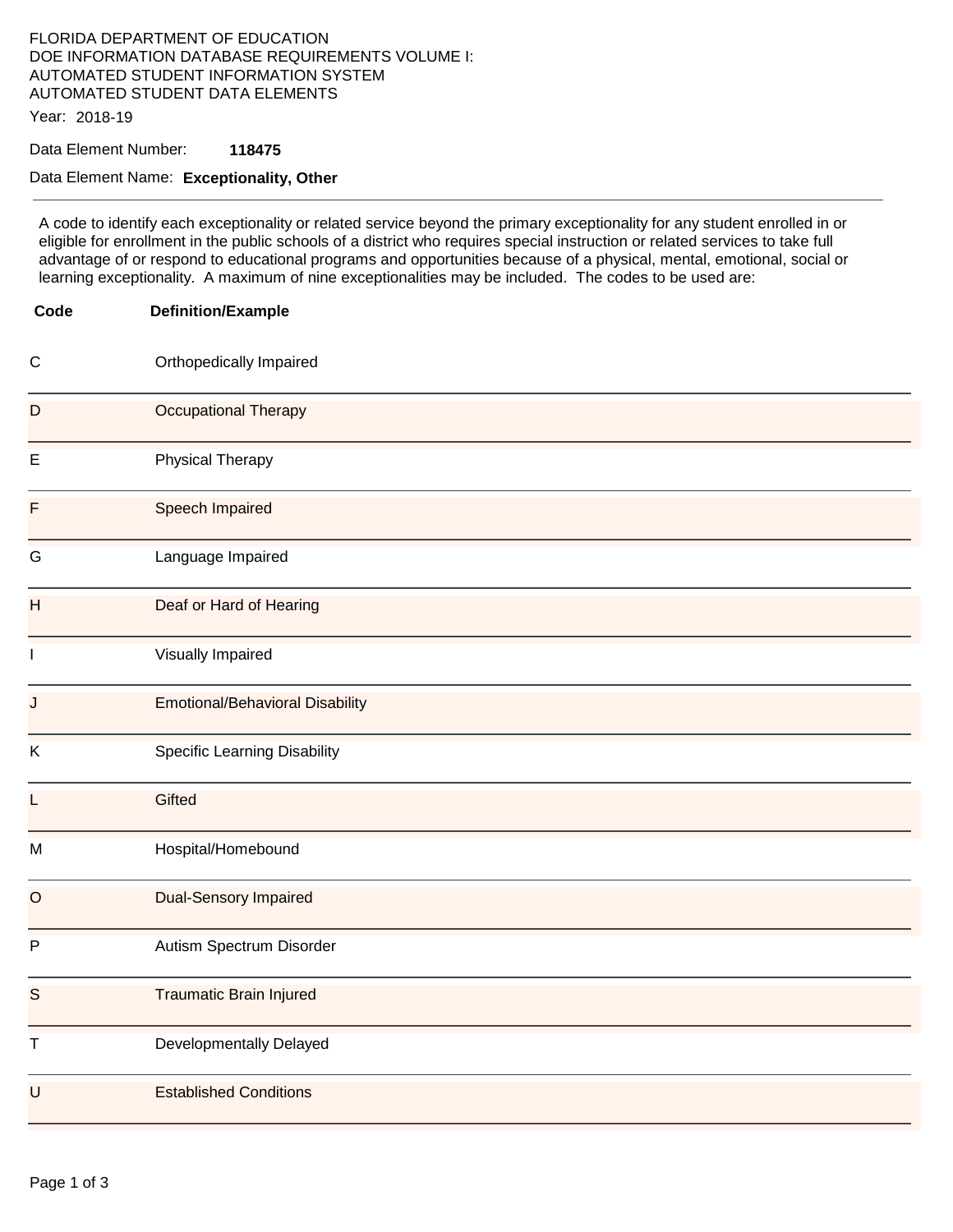Data Element Number: **118475** 

### Data Element Name: **Exceptionality, Other**

| ٧ | Other Health Impaired          |
|---|--------------------------------|
| W | <b>Intellectual Disability</b> |
| Z | Not Applicable                 |

Historical Notes:

1995-96 Code R was collapsed into Code H 2007-08 Code Q was collapsed into Code J [s. 1003.01(3)(a), Florida Statutes] 2008-09 Codes A, B, and N were collapsed into Code W [s. 1003.01(3)(a), Florida Statutes]

| Length:                 | 9            |  |
|-------------------------|--------------|--|
| Data Type:              | Alphabetic   |  |
| Year Implemented:       | 9798         |  |
| <b>State Standard:</b>  | Yes          |  |
| Use Types:              |              |  |
| State Reporting:        | Yes          |  |
| Local Accountability:   | Yes          |  |
| <b>FASTER:</b>          | Yes          |  |
| Migrant Tracking:       | Yes          |  |
| <b>Required Grades:</b> | <b>PK-12</b> |  |

### **Programs Required:**

Exceptional Student Education

## **Formats Required:**

Exceptional Student DB9 23x

### **Surveys Required:**

- Survey 1 Yes Survey 2 Yes Survey 3 Yes Survey 4 Yes
- Survey 5 Yes

### **Appendixes:**

None

#### **Description of Changes:**

7/1/2017 Definition Replaced "child or youth" with 'student.'